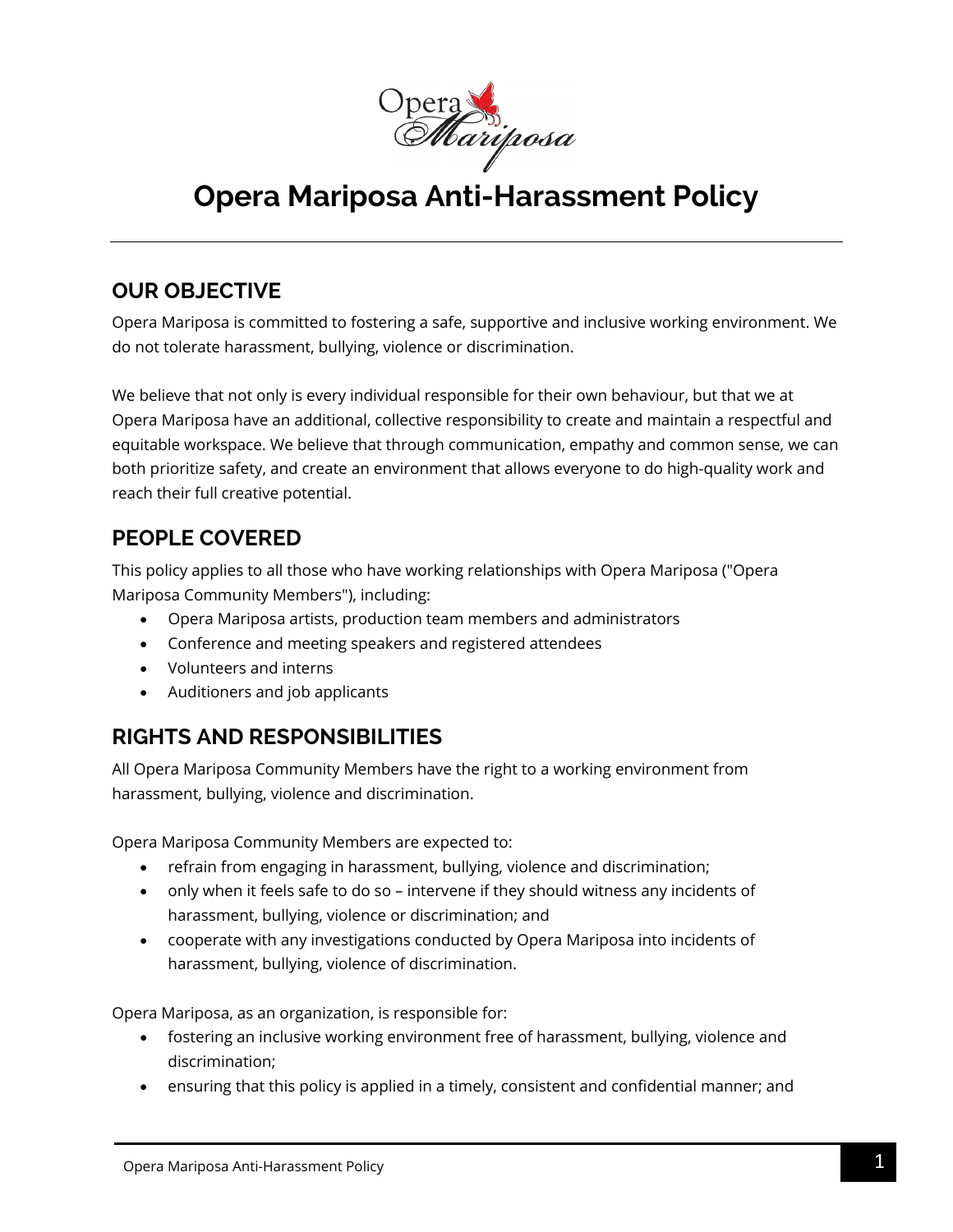• investigating reports of problematic behaviour as necessary; doing so in an unbiased manner; and applying the remedies that may be appropriate to each case.

This policy applies in all situations pertaining to Opera Mariposa, which may include (but is not limited to) rehearsals, meetings and events hosted or presented by Opera Mariposa, as well as electronic communications and social media related to Opera Mariposa.

## **PROHIBITED BEHAVIOUR**

This policy prohibits **harassment**, including **sexual harassment**; **bullying**; **violence**; and **discrimination**.

**Harassment** may include, but is not limited to:

- insulting language or conduct towards others
- threats or intimidation
- unwelcome, distressing or derogatory jokes, innuendo or nicknames
- harmful hazing or initiation practices
- deliberate sabotage or the propagation of malicious rumours
- vandalizing personal belongings
- sustained offensive or disruptive behavior that creates a hostile, toxic working environment

**Sexual harassment** may include, but is not limited to:

- offensive, humiliating or objectifying comments or questions related to a person's gender, physical characteristics, sexual orientation or sexual history
- sexually offensive or suggestive remarks, questions, jokes or innuendo
- leering or inappropriate staring
- demands for dates or propositions of physical intimacy
- unwanted physical contact
- sending or displaying sexually explicit materials, e.g. through graffiti or electronic means
- any sexual comments or behaviour that could be interpreted as coercive, or as putting sexual conditions on a person's opportunities or advantages

**Bullying** is defined as repeated aggression or harassment conducted by an individual or group against others. Such aggression may be written, oral, or physical, and may also occur by electronic means.

**Violence**, for the purposes of this policy, includes the use of force, such as hitting, shoving, kicking or throwing objects, as well as inciting other individuals or a group to do physical damage or harm

**Discrimination** is defined as unequal treatment, whether denying fair benefits or imposing undue burdens, on the basis of: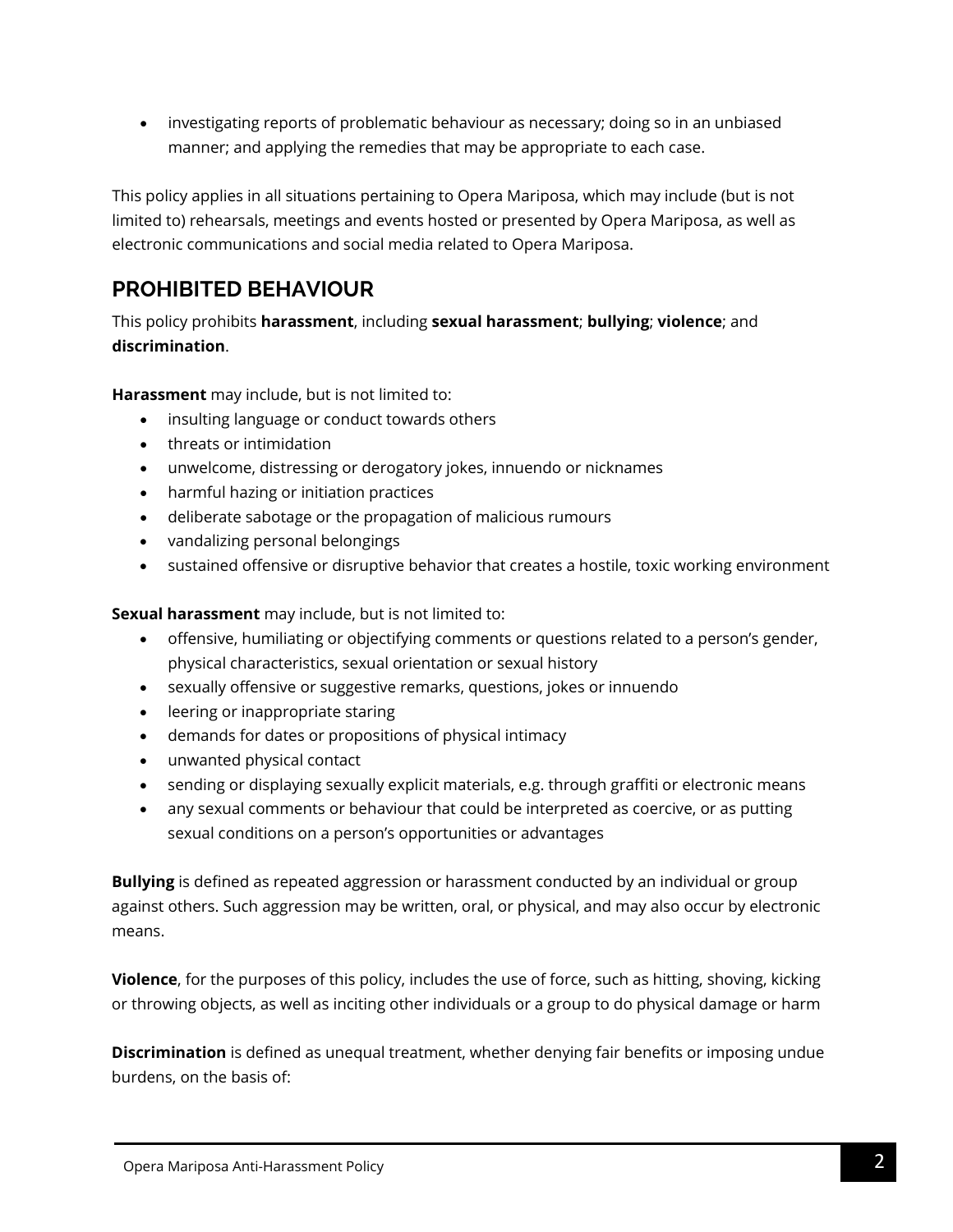- race
- skin colour
- ancestry
- place of origin
- religion
- marital status
- family status
- disability
- sex
- sexual orientation
- gender identity
- gender expression
- age
- perception that one of the above applies
- association or relationship with someone identified by the above
- These lists are not exhaustive, and we recognize that harassment, bullying, violence and discrimination can take many forms. Additionally, Opera Mariposa does not tolerate behavior that involves:
	- interfering with or obstructing an investigation under this policy
	- retaliating against an individual for reporting harassment, bullying, violence or discrimination
	- knowingly making unfounded reports of problematic behaviour with the intent to cause harm

# **REPORTING**

We encourage everyone to reach out about any instances of inappropriate conduct, and to encourage their peers to do the same. We hope to create a culture where people feel able to address issues either in the moment, or via the avenues outlined below:

- If you feel safe doing so, we encourage you to in directly address concerns with the individual(s) involved, whether in person or in writing.
- If you do not feel safe doing so, or if you are unable to resolve the matter, please contact the project director, stage manager or moderator as may be applicable, or directly contact Opera Mariposa. Incident reports can be submitted confidentially, and we encourage everyone to come to us with any concerns you may have. If you are uncertain whether an incident or situation warrants a report, we encourage you to reach out - if something is bothering you or if it gives you pause, it's something we want to know about. You can contact us in the following ways:
	- Via email at *info@operamariposa.com* with the subject line "Incident Report" (note: this email is checked by general manager Stephanie Ko; information is shared with co-founders Jacqueline Ko and Robin Hahn)
	- Using ou[r anonymous online contact form](https://forms.gle/fHmZSqUDVQ12StSy6)
- Additionally, any union or non-union artist working under an Equity contract can reach out to the 24/7 bilingual HAVEN Helpline at 1-855-201-7823 if they have experienced inappropriate conduct from an Equity artist. Learn more about this avenue through the [HAVEN Helpline webpage.](https://www.caea.com/Features/Haven-Helpline)